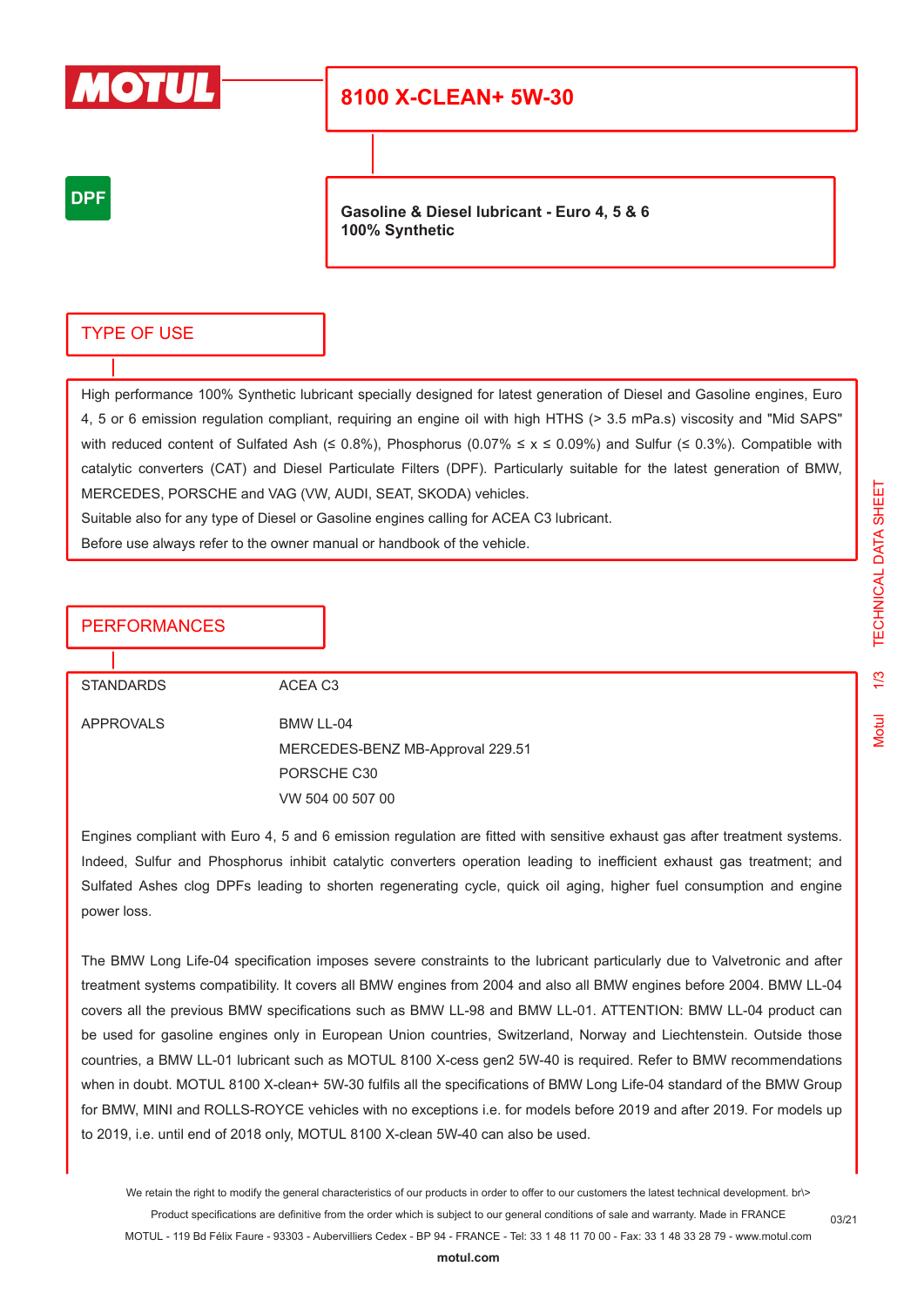

# **8100 X-CLEAN+ 5W-30**

**DPF** 

**Gasoline & Diesel lubricant - Euro 4, 5 & 6 100% Synthetic**

The MB 229.51 requires among many other severe constrains from the lubricant a reduced content of Sulfted Ash, Phosphorus and Sulphur in order to be compatible with MERCEDES exhaust gas after treatment systems. These oils can reach flexible drain intervals managed by computer on board due to outstanding shear resistance properties. The specification MB 229.51 applies to some MERCEDES Gasoline engines, and to all MERCEDES Diesel engines, with or without DPF.

PORSCHE has introduced its C30 norm to guarantee the perfect lubrication of all their Diesel engines and V6 Gasoline engines (Porsche Cayenne). Approved "PORSCHE C30" lubricant fulfills all these highly demanding requests especially regarding oil film resistance.

VOLKSWAGEN for their VW 504 00 and VW 507 00 standards requires from the lubricant to be fully compatible with their after treatment systems such as catalytic converters and DPFs to ensure the highest durability of most Gasoline and Diesel engines of VW, AUDI, SEAT and SKODA vehicles.

MOTUL 8100 X-clean+ 5W-30 fully answer all those various requests that BMW, MERCEDES, PORSCHE and VW have developed for their lubricant standards through engine oils with high HTHS (> 3.5 mPa.s), reduced Sulfated Ash, Phosphorus and Sulfur content (Mid SAPS), suitable for use with modern exhaust gas after treatment systems.

### RECOMMENDATIONS

Drain interval: according to manufacturers' recommendations and tune to your own use.

Can be mixed with synthetic and mineral oils.

Before use always refer to the owner manual or handbook of the vehicle.

### **PROPERTIES**

| Viscosity grade                                      | <b>SAE J 300</b>  | 5W-30                        |  |
|------------------------------------------------------|-------------------|------------------------------|--|
| Density at $20^{\circ}$ C (68 $^{\circ}$ F)          | ASTM D1298        | 0.850                        |  |
| Viscosity at $40^{\circ}$ C (104 $^{\circ}$ F)       | ASTM D445         | $69.2 \text{ mm}^2/\text{s}$ |  |
| Viscosity at 100°C (212°F)                           | ASTM D445         | 11.8 $mm^2/s$                |  |
| HTHS viscosity at $150^{\circ}$ C (302 $^{\circ}$ F) | ASTM D4741        | $3.5$ mPa.s                  |  |
| Viscosity Index                                      | <b>ASTM D2270</b> | 167.0                        |  |
| Pour point                                           | ASTM D97          | $-36.0 °C / -33.0 °F$        |  |

We retain the right to modify the general characteristics of our products in order to offer to our customers the latest technical development. br\> Product specifications are definitive from the order which is subject to our general conditions of sale and warranty. Made in FRANCE

MOTUL - 119 Bd Félix Faure - 93303 - Aubervilliers Cedex - BP 94 - FRANCE - Tel: 33 1 48 11 70 00 - Fax: 33 1 48 33 28 79 - www.motul.com

03/21